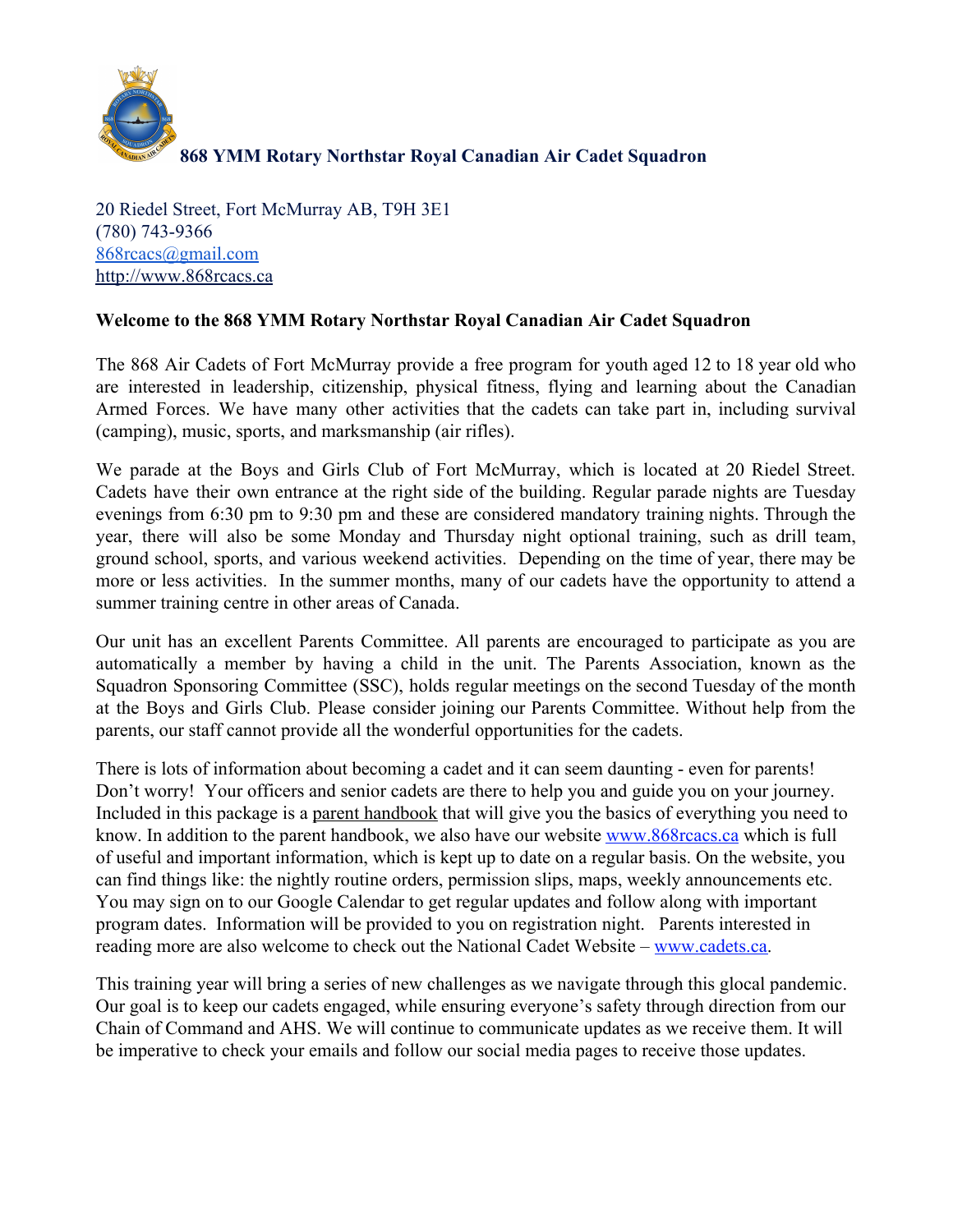## **What is Expected of You? – The Cadet**

As a cadet you will be expected to work as a member of a team. By cooperating with fellow cadets and instructors of the Cadet Squadron, you can accomplish anything! You should remember that your Officers and Civilian Instructors are volunteers just like you. They work or attend school and have personal and family commitments. They deserve your full support and cooperation. You can do your part by meeting the following expectations.

| <b>ATTEND PARADES</b>                      | You should plan to attend parades and activities as often as<br>possible – attendance to regular parade nights is considered<br>when choosing awards, applying for summer training<br>opportunities and planning special activities. You are<br>required to have a 60% attendance to mandatory training to<br>complete your training level. |
|--------------------------------------------|---------------------------------------------------------------------------------------------------------------------------------------------------------------------------------------------------------------------------------------------------------------------------------------------------------------------------------------------|
| <b>BE ON TIME</b>                          | Parades and training start on time $-$ you should arrive 15<br>minutes prior to a parade or a training activity. If you are<br>unable to attend an activity or will be late, contact the duty<br>phone at 780-743-9366 or send an email to our squadron<br>account.                                                                         |
| <b>TAKE CARE OF YOUR</b><br><b>UNIFORM</b> | Cadets are expected to be well turned out at all times. Being<br>sharp in appearance reflects well on your Squadron and on<br>you!                                                                                                                                                                                                          |
| <b>OBEY ORDERS</b>                         | Obey orders promptly and to the best of your ability. If you<br>feel an order is improper, carry out the task and speak with a<br>senior authority later by following your chain of command.<br>Remember to follow the Cadet Code of Conduct that you<br>signed during the enrolment process.                                               |
| <b>STAY INFORMED</b>                       | Check the website and the squadron weekly email for<br>Weekly Routine Orders and stay in touch with your Senior<br>Cadets. Make sure your parents know what is going on too,<br>so they can plan to take you to the activities on time!                                                                                                     |